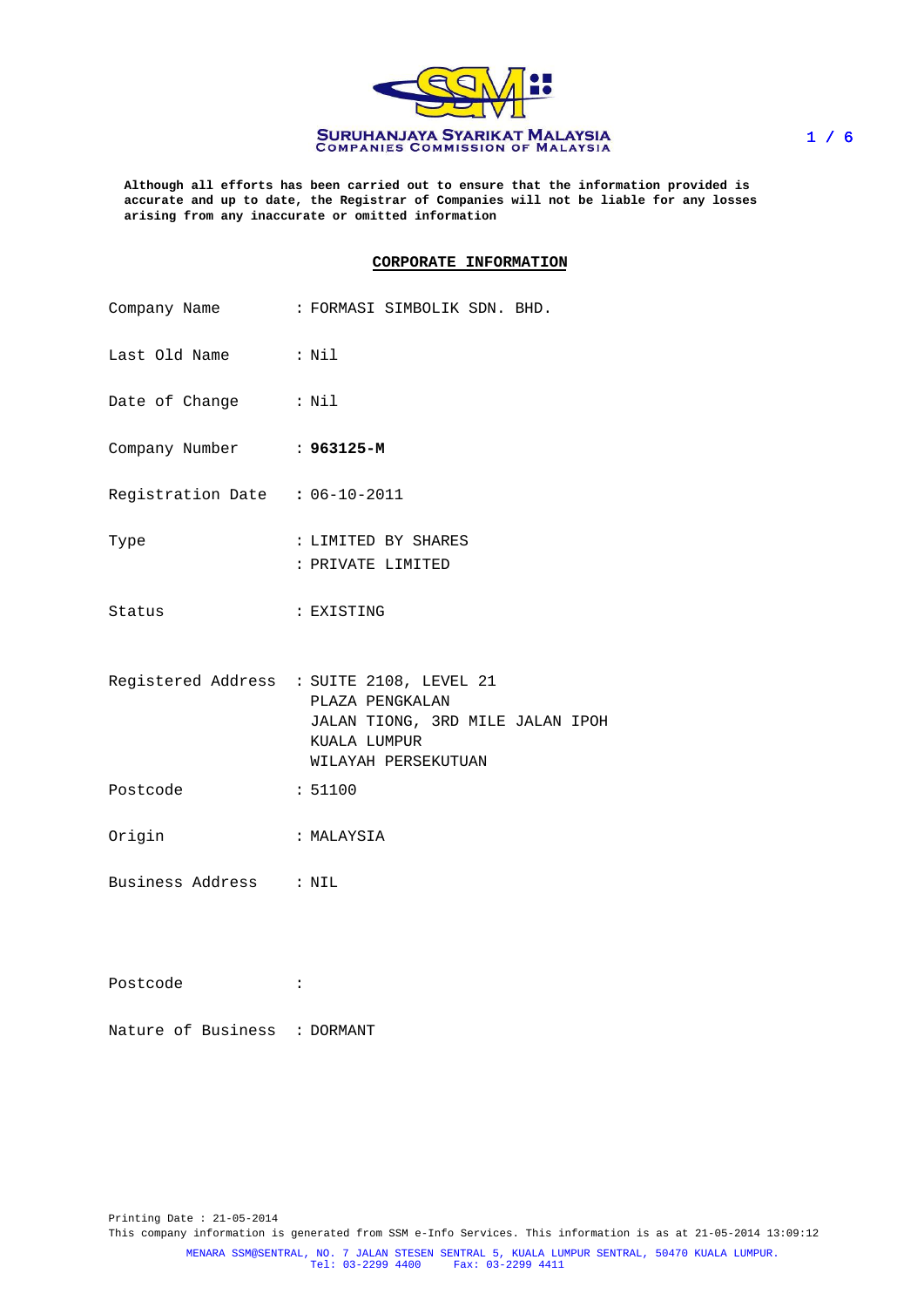

# **SUMMARY OF SHARE CAPITAL**

| Company Name                              |            | : FORMASI SIMBOLIK SDN. BHD. |              |                        |
|-------------------------------------------|------------|------------------------------|--------------|------------------------|
| Company Number                            |            | $: 963125 - M$               |              |                        |
| TOTAL<br>AUTHORIZED<br>(RM)<br>100,000.00 |            | AMT                          | DIVIDED INTO | NOMINAL<br>VALUE (Sen) |
|                                           | ORDINARY   | 100,000.00                   | 100,000      | 100                    |
|                                           | PREFERENCE | 0.00                         | 0            | 0                      |
|                                           | OTHERS     | 0.00                         | 0            | 0                      |

| TOTAL<br>ISSUED<br>(RM)<br>2.00 |            | CASH | OTHERWISE<br>THAN CASH | NOMINAL<br>VALUE (Sen) |
|---------------------------------|------------|------|------------------------|------------------------|
|                                 | ORDINARY   | 2    | 0                      | 100                    |
|                                 | PREFERENCE | 0    | 0                      | 0                      |
|                                 | OTHERS     | 0    | 0                      | 0                      |

Printing Date : 21-05-2014 This company information is generated from SSM e-Info Services. This information is as at 21-05-2014 13:09:12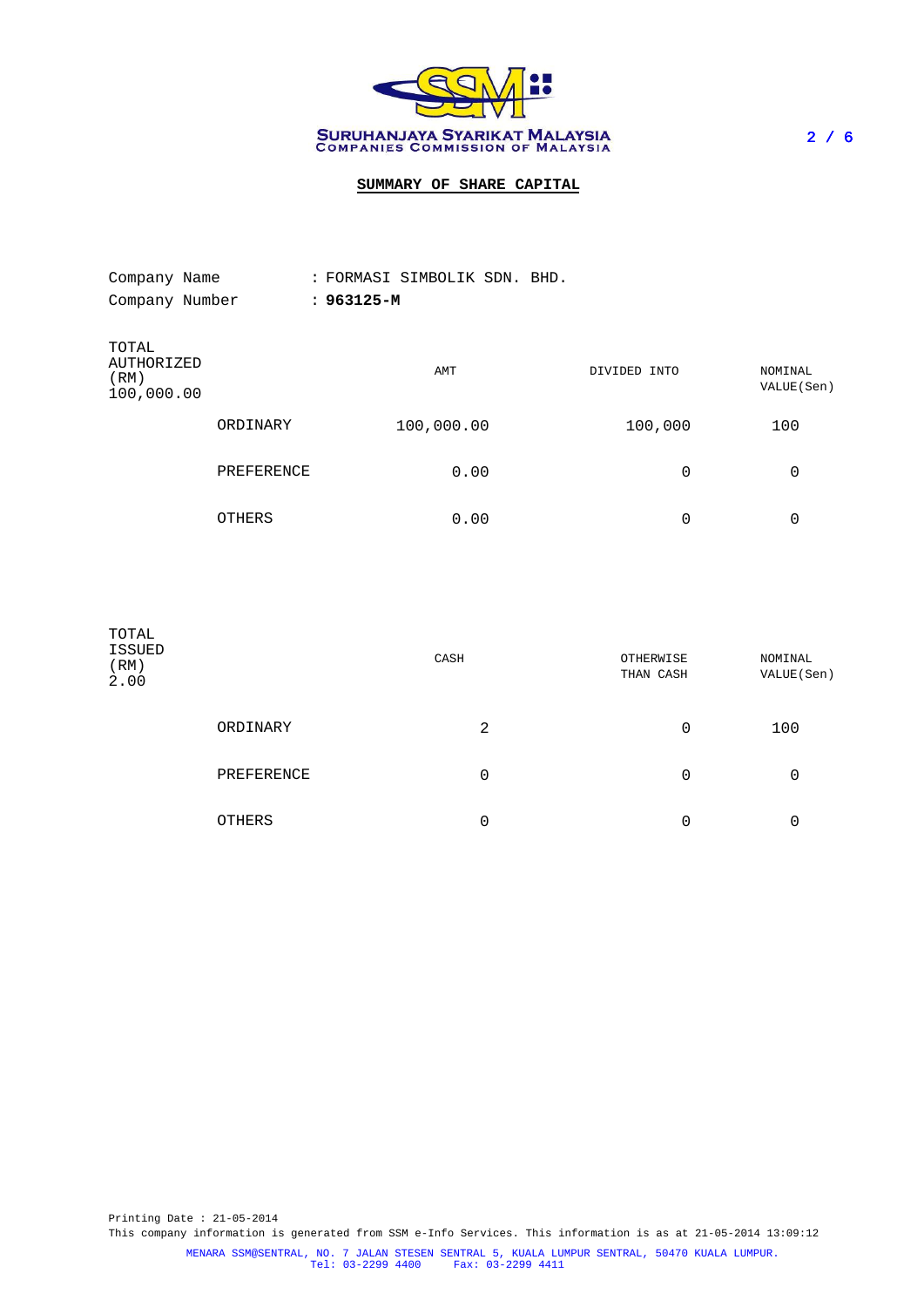

**DIRECTORS/OFFICERS**

| Company Name   |  |            | : FORMASI SIMBOLIK SDN. BHD. |  |
|----------------|--|------------|------------------------------|--|
| Company Number |  | : 963125-M |                              |  |

| Name/Address                                                                                             | IC/Passport              | Designation | Date of<br>Appointment |
|----------------------------------------------------------------------------------------------------------|--------------------------|-------------|------------------------|
| BORHANUDDIN BIN RAMLI<br>NO. 3, JALAN PULAU ANGSA<br>U10/32D, SEKSYEN U10<br>40150 SHAH ALAM<br>SELANGOR | 581022-10-6147 DIRECTOR  |             | $22 - 10 - 2012$       |
| ABDULLAH BIN ABU BAKAR, DATUK<br>106, FELDA LEMBAH KLAU<br>27630 RAUB<br>PAHANG                          | 620421-07-5033           | DIRECTOR    | $22 - 10 - 2012$       |
| ZUHAILA BINTI KHAIRI<br>NO. 194, FELDA LAWIN SELATAN<br>33300 GERIK<br>PERAK                             | 871220-08-5696           | DIRECTOR    | $22 - 10 - 2012$       |
| CHAN KOK CHOY<br>NO. 19, JALAN SS 18/1<br>47500 SUBANG JAYA<br>SELANGOR                                  | 600220-05-5345 SECRETARY |             | $23 - 10 - 2012$       |
| THO LAI LAY<br>NO. 7, JALAN BU 6/4<br>BANDAR UTAMA DAMANSARA<br>47800 PETALING JAYA<br>SELANGOR          | 640810-07-5510 SECRETARY |             | $23 - 10 - 2012$       |

Printing Date : 21-05-2014 This company information is generated from SSM e-Info Services. This information is as at 21-05-2014 13:09:12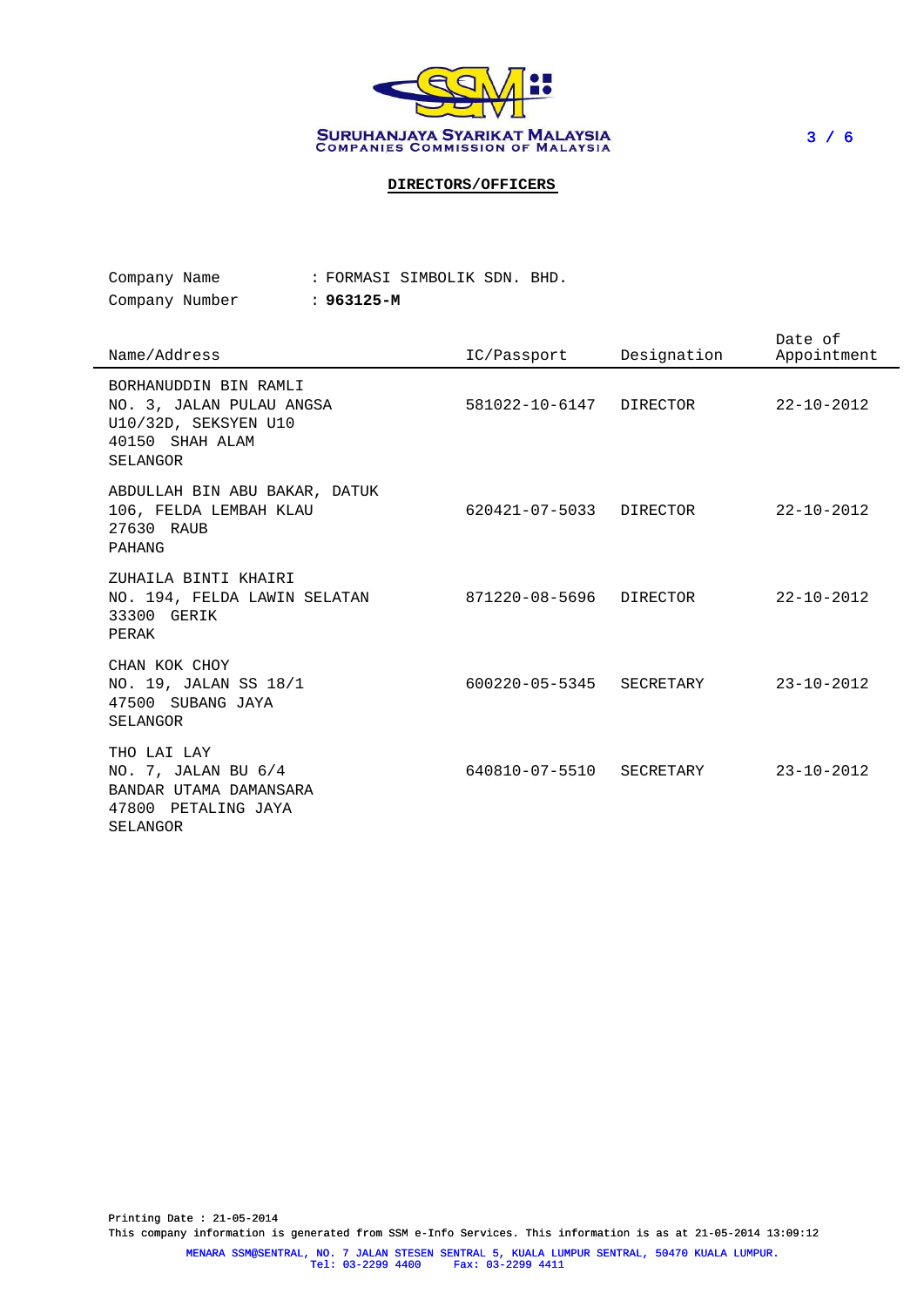

# **SHAREHOLDERS/MEMBERS**

| Company Name               | : FORMASI SIMBOLIK SDN. BHD. |                   |
|----------------------------|------------------------------|-------------------|
| Company Number             | : 963125-M                   |                   |
| IC/Passport/<br>Company No | Name/Company Name            | Total of<br>Share |
| 620421-07-5033             | ABDULLAH BIN ABU BAKAR       |                   |
| 581022-10-6147             | BORHANUDDIN BIN RAMLI        |                   |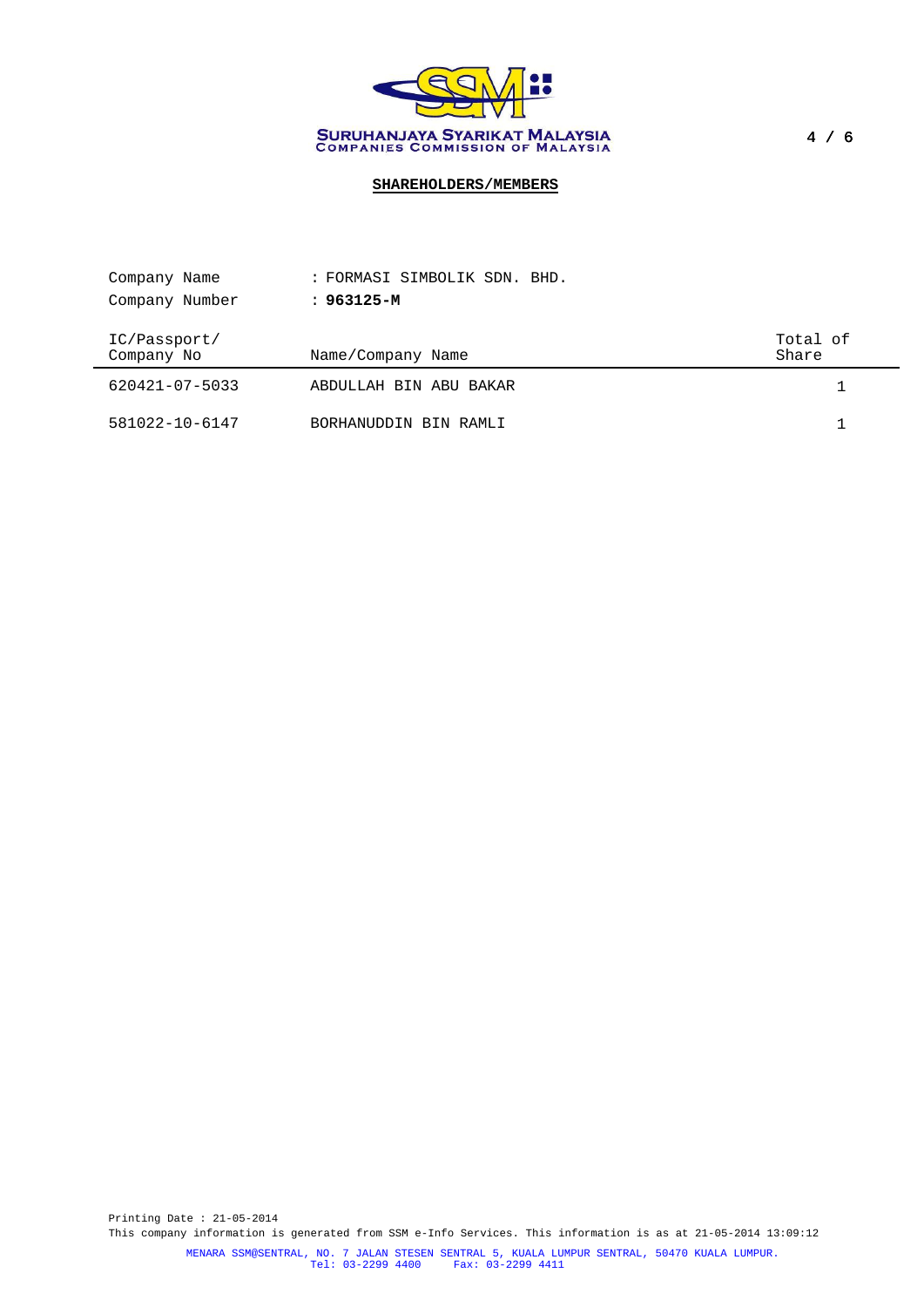

# **COMPANY CHARGES**

| Company Name   |  |            | : FORMASI SIMBOLIK SDN. BHD. |  |
|----------------|--|------------|------------------------------|--|
| Company Number |  | : 963125-M |                              |  |

NO INFORMATION